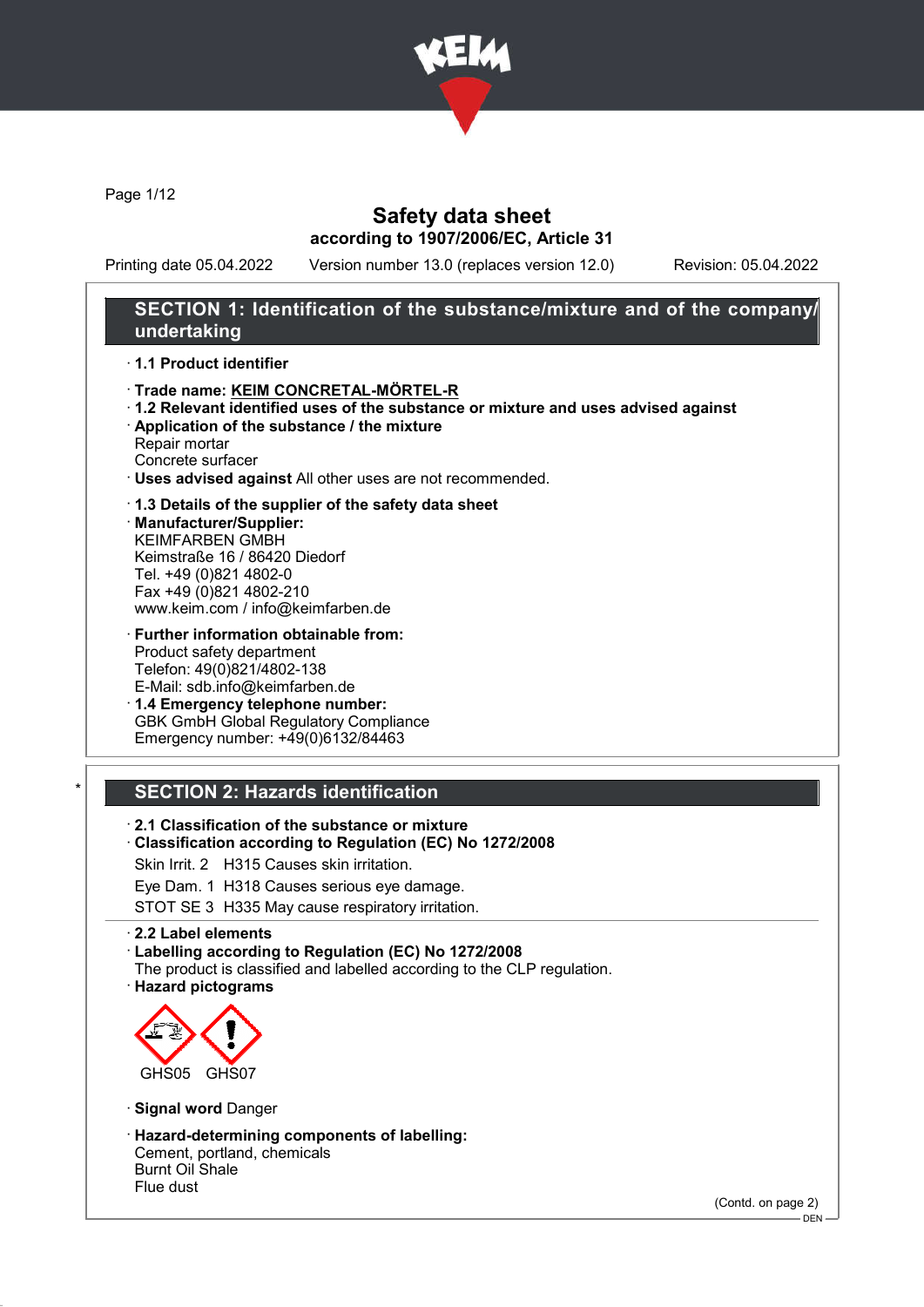

Page 2/12

# Safety data sheet according to 1907/2006/EC, Article 31

Printing date 05.04.2022 Version number 13.0 (replaces version 12.0) Revision: 05.04.2022

### Trade name: KEIM CONCRETAL-MÖRTEL-R

|                              | (Contd. of page 1)                                                                                                                                 |
|------------------------------|----------------------------------------------------------------------------------------------------------------------------------------------------|
| $\cdot$ Hazard statements    |                                                                                                                                                    |
| H315 Causes skin irritation. |                                                                                                                                                    |
|                              | H318 Causes serious eye damage.                                                                                                                    |
|                              | H335 May cause respiratory irritation.                                                                                                             |
| · Precautionary statements   |                                                                                                                                                    |
| P280                         | Wear protective gloves/protective clothing/eye protection/face protection.                                                                         |
| P261                         | Avoid breathing dust.                                                                                                                              |
| P271                         | Use only outdoors or in a well-ventilated area.                                                                                                    |
|                              | P305+P351+P338 IF IN EYES: Rinse cautiously with water for several minutes. Remove contact<br>lenses, if present and easy to do. Continue rinsing. |
| P315                         | Get immediate medical advice/attention.                                                                                                            |
| P304+P340                    | IF INHALED: Remove person to fresh air and keep comfortable for breathing.                                                                         |
| P302+P352                    | IF ON SKIN: Wash with plenty of soap and water.                                                                                                    |
| P362                         | Take off contaminated clothing.                                                                                                                    |
| P332+P313                    | If skin irritation occurs: Get medical advice/attention.                                                                                           |
| 2.3 Other hazards            |                                                                                                                                                    |
|                              | This Product contains cement. Cement produces an alkaline reaction with moisture or water. Avoid                                                   |
|                              | contact with eyes and prolonged skin contact.                                                                                                      |
|                              | · Results of PBT and vPvB assessment                                                                                                               |
| $\cdot$ PBT: Not applicable  |                                                                                                                                                    |
| · vPvB: Not applicable       |                                                                                                                                                    |
|                              |                                                                                                                                                    |

# SECTION 3: Composition/information on ingredients

#### · 3.2 Mixtures

· Description: Mixture of substances listed below with nonhazardous additions.

### · Dangerous components:

| Dangerous components.                                                      |                                                                                                        |              |
|----------------------------------------------------------------------------|--------------------------------------------------------------------------------------------------------|--------------|
| CAS: 65997-15-1<br>EINECS: 266-043-4                                       | Cement, portland, chemicals<br>Eye Dam. 1, H318; 3 Skin Irrit. 2, H315; STOT SE<br>3. H <sub>335</sub> | 25-50%       |
| CAS: 93685-99-5<br>EINECS: 297-648-1<br>Reg.nr.: 01-2119703178-42-<br>0000 | <b>Burnt Oil Shale</b><br>STOT RE 2, H373; SEye Dam. 1, H318; OSTOT<br>SE 3, H335                      | $>3 - 5\%$   |
| CAS: 69012-64-2<br>EINECS: 273-761-1                                       | amorphous silica<br>substance with a Community workplace exposure limit                                | 2.5%         |
| CAS: 68475-76-3<br>EINECS: 270-659-9                                       | Flue dust<br>Eye Dam. 1, H318; $\Diamond$ Skin Irrit. 2, H315; STOT SE<br>3. H <sub>335</sub>          | $>1 - 1.5\%$ |
|                                                                            | Additional information: For the wording of the listed hazard phrases refer to section 16.              | <b>DEN</b>   |

(Contd. on page 3)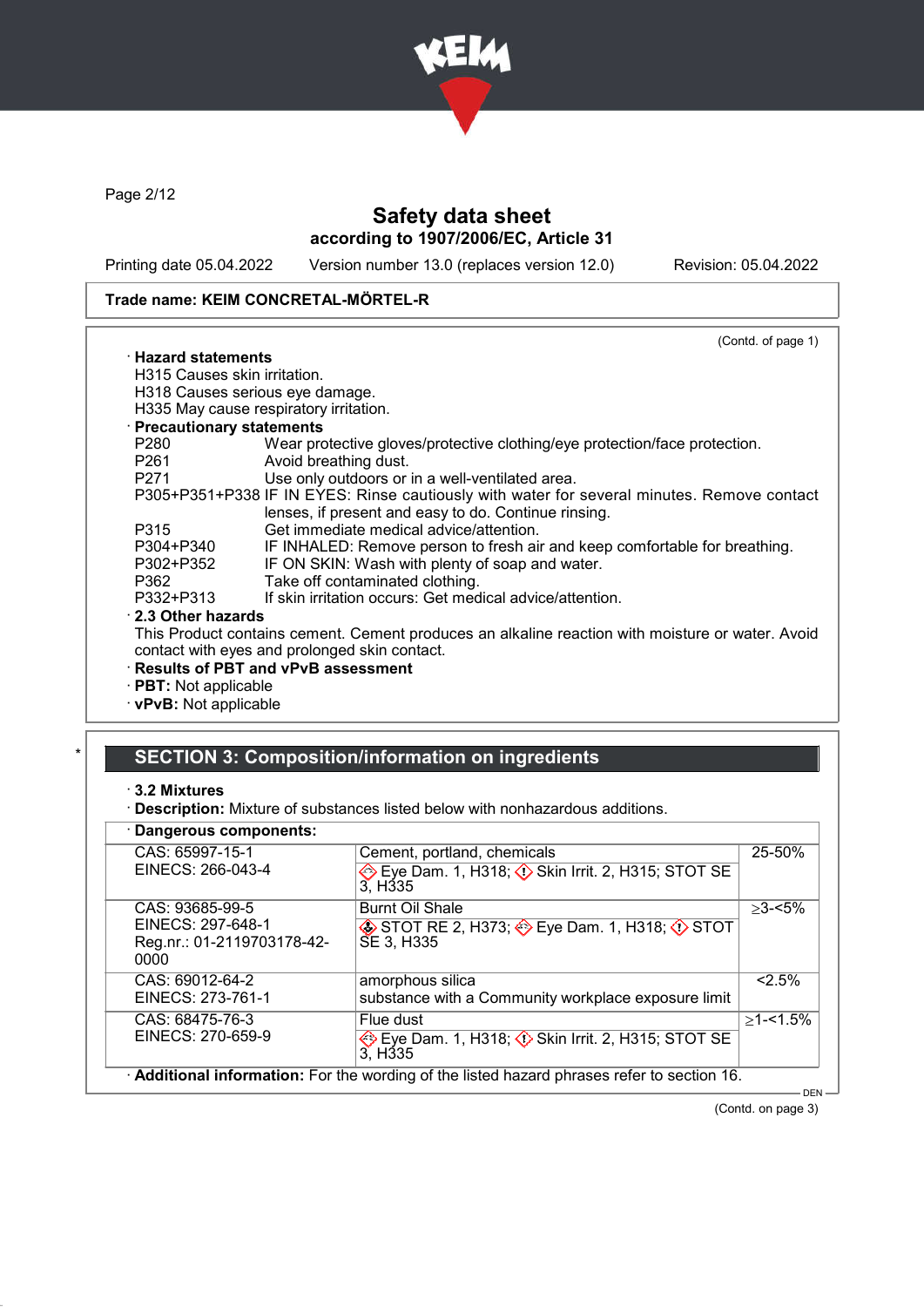

Page 3/12

# Safety data sheet according to 1907/2006/EC, Article 31

Printing date 05.04.2022 Version number 13.0 (replaces version 12.0) Revision: 05.04.2022

#### Trade name: KEIM CONCRETAL-MÖRTEL-R

(Contd. of page 2)

# SECTION 4: First aid measures

### · 4.1 Description of first aid measures General information: With appearance of symptoms or in cases of doubt seek medical advice . When seeing the doctor we suggest to present this safety data sheet. · After inhalation: Supply fresh air; consult doctor in case of complaints. · After skin contact: Immediately wash with water and soap and rinse thoroughly. Do not use solvents or thinners. If skin irritation continues, consult a doctor. · After eye contact: Rinse opened eye for several minutes under running water. Then consult a doctor. · After swallowing: Rinse mouth and throat well with water. Do not induce vomiting; call for medical help immediately. · 4.2 Most important symptoms and effects, both acute and delayed No further relevant information available. · 4.3 Indication of any immediate medical attention and special treatment needed No further relevant information available. SECTION 5: Firefighting measures · 5.1 Extinguishing media · Suitable extinguishing agents: Product itself does not burn. Co-ordinate fire-fighting measures to the fire surroundings. · 5.2 Special hazards arising from the substance or mixture No further relevant information available. · 5.3 Advice for firefighters · Specila protective equipment: Wear self-contained respiratory protective device. · Additional information Dispose of fire debris and contaminated fire fighting water in accordance with official regulations. In case of fire do not breathe smoke, fumes and vapours. SECTION 6: Accidental release measures · 6.1 Personal precautions, protective equipment and emergency procedures Avoid contact with skin and eyes. Avoid formation of dust. Use respiratory protective device against the effects of fumes/dust/aerosol. Respect the protection rules (see section 7 a. 8). Product forms slippery surface when combined with water. · 6.2 Environmental precautions:

Do not allow product to reach soil, sewage system or any water course. Follow local governmental rules and regulations.

(Contd. on page 4)

 $-$  DFN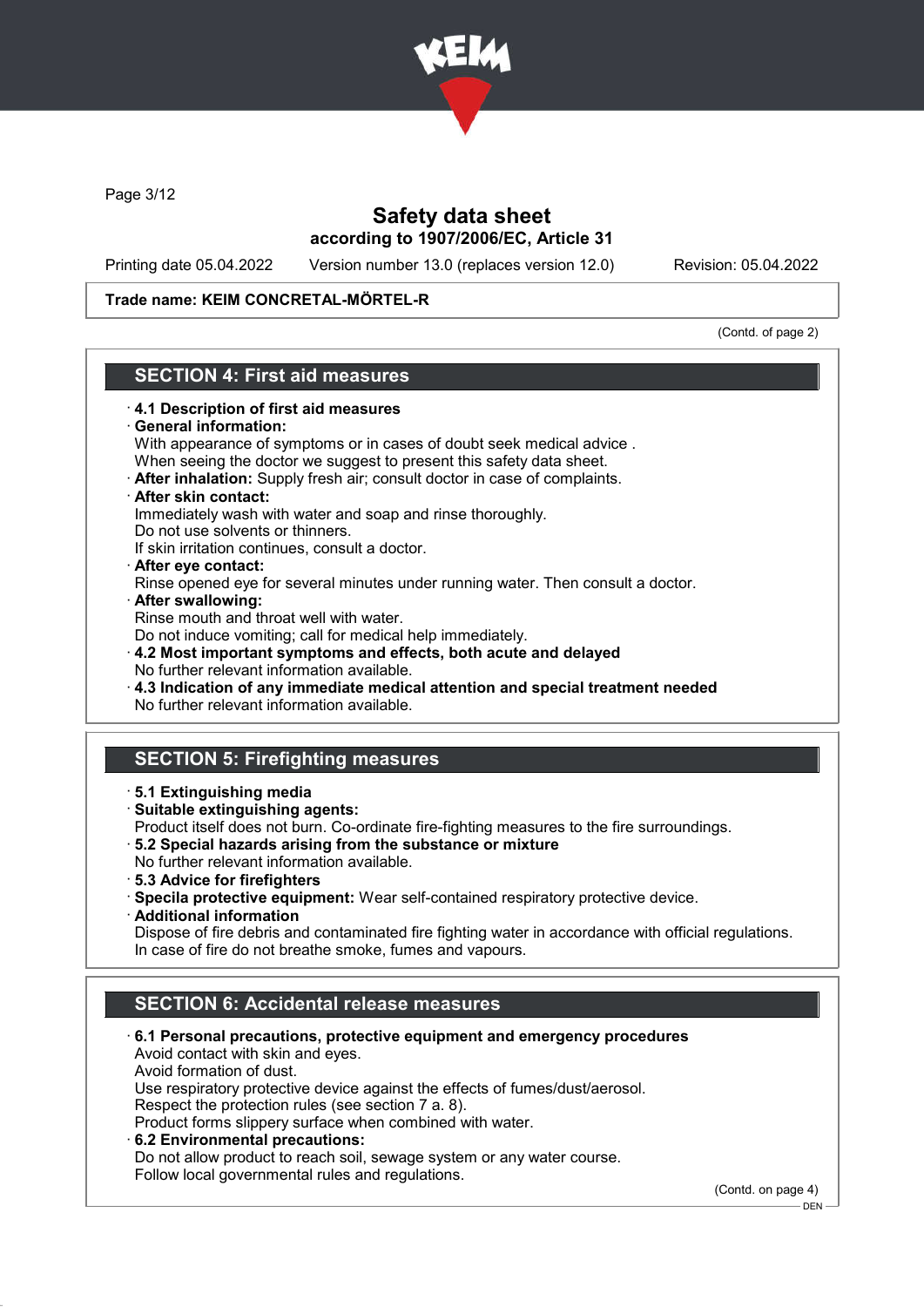

Page 4/12

# Safety data sheet according to 1907/2006/EC, Article 31

Printing date 05.04.2022 Version number 13.0 (replaces version 12.0) Revision: 05.04.2022

## Trade name: KEIM CONCRETAL-MÖRTEL-R

|                     |                                                                         | (Contd. of page 3)                                                                              |
|---------------------|-------------------------------------------------------------------------|-------------------------------------------------------------------------------------------------|
|                     | 6.3 Methods and material for containment and cleaning up:               |                                                                                                 |
| Danger of slipping! | Close drainages (risk of blocking)                                      |                                                                                                 |
|                     | Avoid formation of dust.                                                |                                                                                                 |
|                     | Ensure adequate ventilation.                                            |                                                                                                 |
|                     | Pick up mechanically.                                                   |                                                                                                 |
|                     | Dispose of the material collected according to regulations.             |                                                                                                 |
|                     | Clear contaminated areas thoroughly.                                    |                                                                                                 |
|                     | 6.4 Reference to other sections                                         |                                                                                                 |
|                     | See Section 7 for information on safe handling.                         |                                                                                                 |
|                     | See Section 8 for information on personal protection equipment.         |                                                                                                 |
|                     | See Section 13 for disposal information.                                |                                                                                                 |
|                     |                                                                         |                                                                                                 |
|                     | <b>SECTION 7: Handling and storage</b>                                  |                                                                                                 |
|                     | $\cdot$ 7.1 Precautions for safe handling                               |                                                                                                 |
|                     | Avoid contact with skin and eyes.                                       |                                                                                                 |
|                     | Keep receptacles tightly sealed.                                        |                                                                                                 |
|                     | Prevent formation of dust.                                              |                                                                                                 |
|                     | Ensure good ventilation/exhaustion at the workplace.                    |                                                                                                 |
|                     | Any unavoidable deposit of dust must be regularly removed.              | See item 8 (8.2) for information about suitable protective equipment and technical precautions. |
|                     | Respect the protection rules.                                           |                                                                                                 |
|                     | Information about fire - and explosion protection:                      |                                                                                                 |
|                     | The product is not flammable.                                           |                                                                                                 |
|                     | No special measures required.                                           |                                                                                                 |
|                     | .7.2 Conditions for safe storage, including any incompatibilities       |                                                                                                 |
| · Storage:          |                                                                         |                                                                                                 |
|                     | Requirements to be met by storerooms and receptacles:                   |                                                                                                 |
|                     | Keep in the original containers in a cool and dry place.                |                                                                                                 |
|                     | Store only in unopened original receptacles.                            |                                                                                                 |
|                     | Information about storage in one common storage facility: Not required. |                                                                                                 |
|                     | · Further information about storage conditions:                         |                                                                                                 |
|                     | Store in dry conditions.                                                |                                                                                                 |
|                     | Protect from humidity and water.                                        |                                                                                                 |
|                     | Avoid dust formations and deposits.                                     |                                                                                                 |
|                     | Keep container tightly sealed.                                          |                                                                                                 |
|                     | Protect from heat and direct sunlight.                                  |                                                                                                 |
|                     |                                                                         |                                                                                                 |
| Storage class: 13   | .7.3 Specific end use(s) No further relevant information available.     |                                                                                                 |

(Contd. on page 5)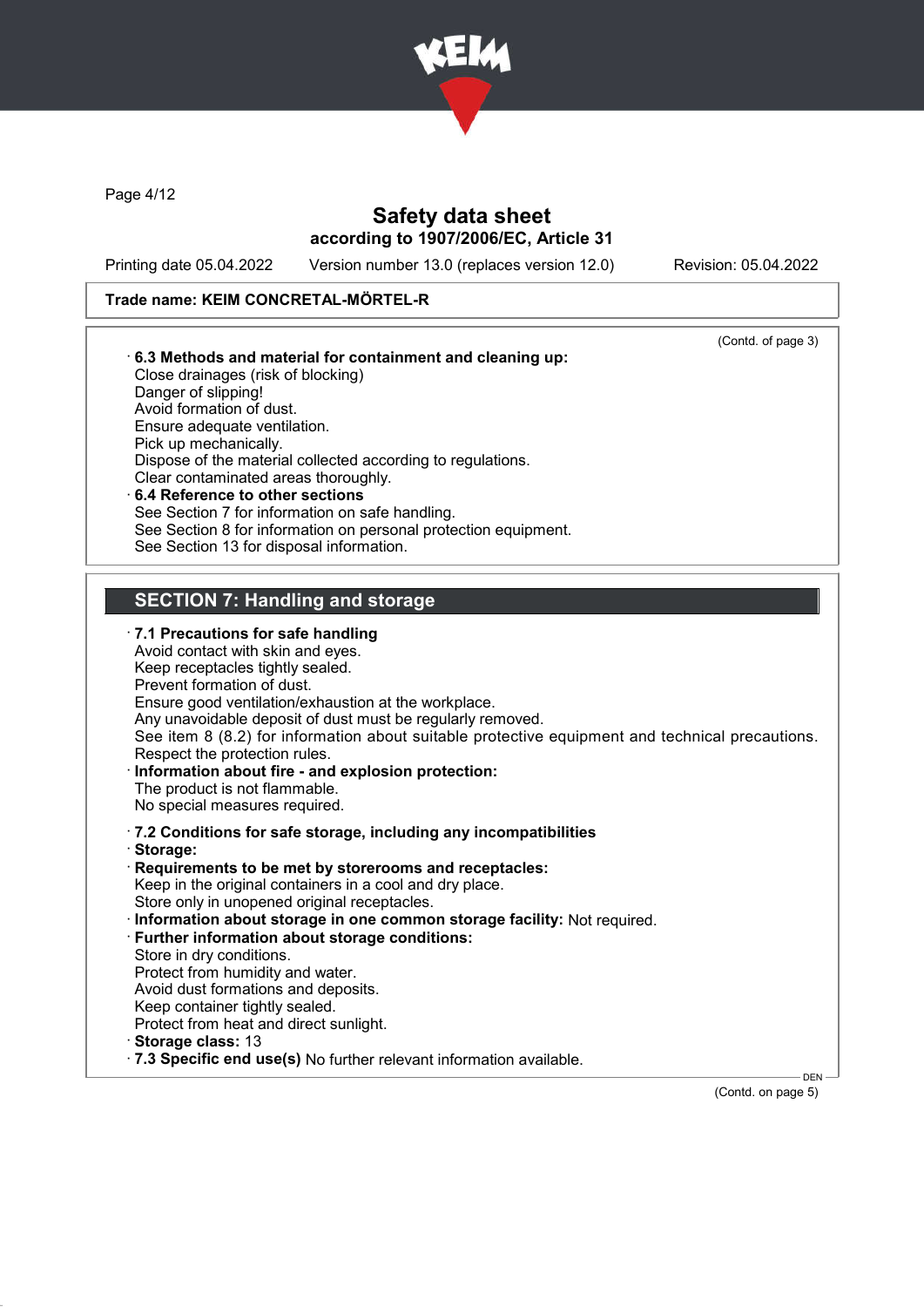

Page 5/12

# Safety data sheet according to 1907/2006/EC, Article 31

Printing date 05.04.2022 Version number 13.0 (replaces version 12.0) Revision: 05.04.2022

# Trade name: KEIM CONCRETAL-MÖRTEL-R

(Contd. of page 4)

| 8.1 Control parameters<br>Ingredients with limit values that require monitoring at the workplace:                                                                                                                                                                                                                                                                     |                                                                                                                                                      |
|-----------------------------------------------------------------------------------------------------------------------------------------------------------------------------------------------------------------------------------------------------------------------------------------------------------------------------------------------------------------------|------------------------------------------------------------------------------------------------------------------------------------------------------|
| 14808-60-7 Quartz (SiO2)                                                                                                                                                                                                                                                                                                                                              |                                                                                                                                                      |
| MAK (Germany) alveolengängige Fraktion                                                                                                                                                                                                                                                                                                                                |                                                                                                                                                      |
| 65997-15-1 Cement, portland, chemicals                                                                                                                                                                                                                                                                                                                                |                                                                                                                                                      |
| AGW (Germany) Long-term value: 5 E mg/m <sup>3</sup><br><b>DFG</b>                                                                                                                                                                                                                                                                                                    |                                                                                                                                                      |
| 69012-64-2 amorphous silica                                                                                                                                                                                                                                                                                                                                           |                                                                                                                                                      |
| AGW (Germany) Long-term value: 0.3 A mg/m <sup>3</sup><br><b>DFG, Y, 1</b>                                                                                                                                                                                                                                                                                            |                                                                                                                                                      |
| $\cdot$ DNELs                                                                                                                                                                                                                                                                                                                                                         |                                                                                                                                                      |
| 65997-15-1 Cement, portland, chemicals                                                                                                                                                                                                                                                                                                                                |                                                                                                                                                      |
| Inhalative Long-term - systemic effects 1 mg/m <sup>3</sup> (worker)                                                                                                                                                                                                                                                                                                  |                                                                                                                                                      |
| 93685-99-5 Burnt Oil Shale                                                                                                                                                                                                                                                                                                                                            |                                                                                                                                                      |
| Inhalative Long-term - systemic effects $0.233$ mg/m <sup>3</sup> (worker)                                                                                                                                                                                                                                                                                            |                                                                                                                                                      |
| · PNECs                                                                                                                                                                                                                                                                                                                                                               |                                                                                                                                                      |
| 93685-99-5 Burnt Oil Shale                                                                                                                                                                                                                                                                                                                                            |                                                                                                                                                      |
| Aquatic compartment - freshwater                                                                                                                                                                                                                                                                                                                                      | 0.02 mg/l (freshwater)                                                                                                                               |
| Aquatic compartment - marine water $0.002$ mg/l (marine water)                                                                                                                                                                                                                                                                                                        |                                                                                                                                                      |
| Sewage treatment plant                                                                                                                                                                                                                                                                                                                                                | 100 mg/l (activated sludge)                                                                                                                          |
|                                                                                                                                                                                                                                                                                                                                                                       | Additional information: The lists valid during the making were used as basis.                                                                        |
| 8.2 Exposure controls<br>General protective and hygienic measures:<br>Avoid contact with the eyes and skin.<br>Do not inhale dust / smoke / mist.<br>Wash hands before breaks and at the end of work.<br>Immediately remove all soiled and contaminated clothing.<br><b>Respiratory protection:</b><br>In a dusty environment wear suitable facemask.<br>Filter: FFP2 | Individual protection measures, such as personal protective equipment<br>Vacuum clean contaminated clothing. Do not blow or brush off contamination. |
| · Hand protection<br>Protective gloves                                                                                                                                                                                                                                                                                                                                |                                                                                                                                                      |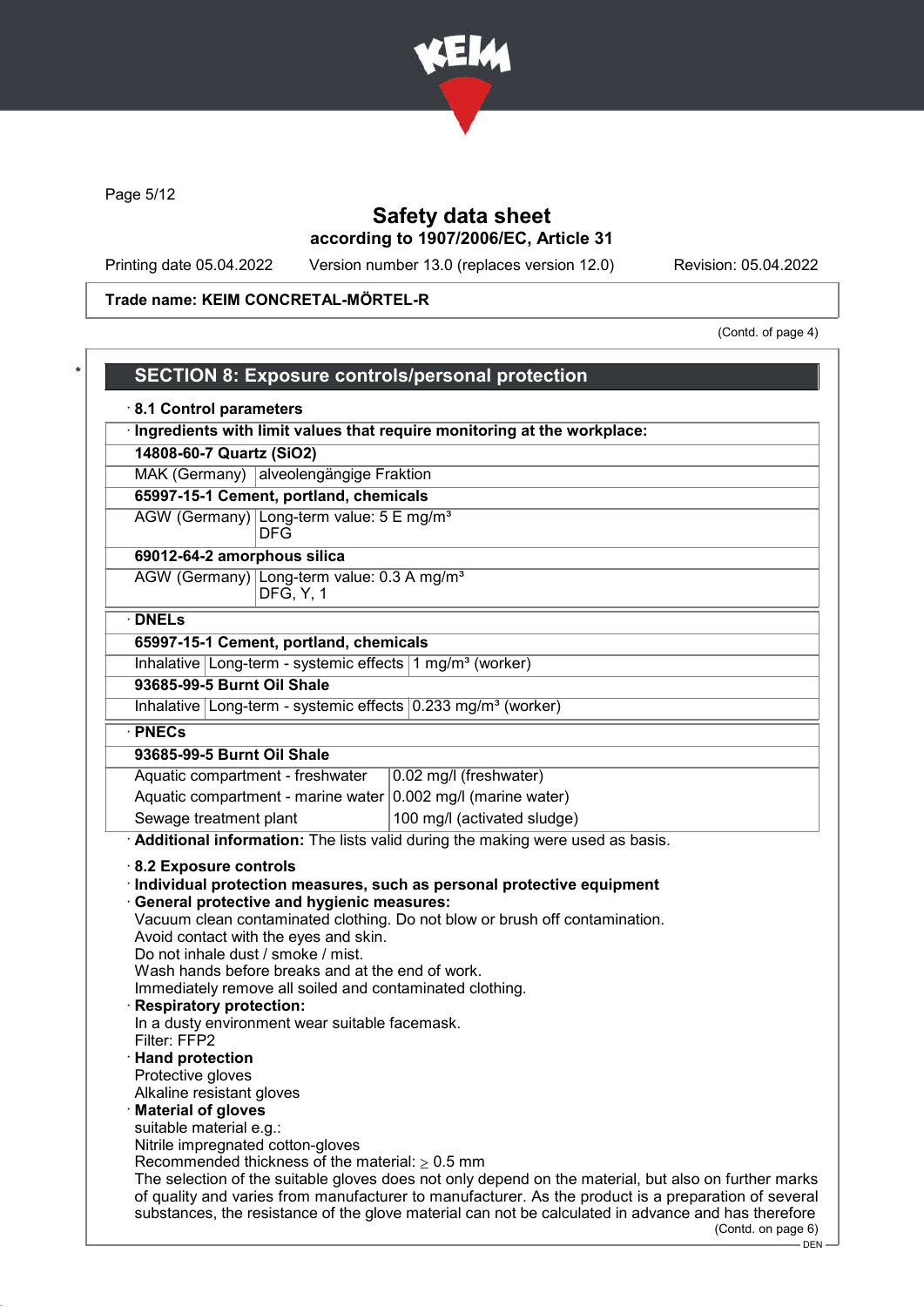

Page 6/12

# Safety data sheet according to 1907/2006/EC, Article 31

Printing date 05.04.2022 Version number 13.0 (replaces version 12.0) Revision: 05.04.2022

### Trade name: KEIM CONCRETAL-MÖRTEL-R

(Contd. of page 5)

DEN

|  |  | to be checked prior to the application. |
|--|--|-----------------------------------------|
|  |  |                                         |

- · Penetration time of glove material
- Value for the permeation: level  $> 6$  (480 min)
- The determined penetration times according to EN 16523-1:2015 are not performed under practical conditions. Therefore a maximum wearing time, which corresponds to 50% of the penetration time, is recommended.
- The exact break trough time has to be found out by the manufacturer of the protective gloves and has to be observed.

#### · Eye/face protection In a dusty environment wear protective goggles.

- Tightly sealed goggles
- · Body protection:
- Protective work clothing
- After contact with skin wash thoroughly with water and apply lotion.
- Environmental exposure controls
- See Section 12 and 6.2
- No further relevant information available.

### **SECTION 9: Physical and chemical properties**

| 9.1 Information on basic physical and chemical properties<br>· General Information |                              |                    |
|------------------------------------------------------------------------------------|------------------------------|--------------------|
| · Physical state                                                                   | Solid                        |                    |
| · Colour:                                                                          | Grey                         |                    |
| · Odour:                                                                           | Odourless                    |                    |
| Odour threshold:                                                                   | Not determined               |                    |
| · Melting point/freezing point:                                                    | Not determined               |                    |
| <b>Boiling point or initial boiling point and</b>                                  |                              |                    |
| boiling range                                                                      | 2,230 °C                     |                    |
| · Flammability                                                                     | Not determined.              |                    |
| <b>Lower and upper explosion limit</b>                                             |                              |                    |
| · Lower:                                                                           | Not applicable               |                    |
| $\cdot$ Upper:                                                                     | Not applicable               |                    |
| · Flash point:                                                                     | Not applicable               |                    |
| · Auto-ignition temperature:                                                       | Product is not selfigniting. |                    |
| Decomposition temperature:                                                         | Not determined               |                    |
| $\cdot$ pH at 20 °C                                                                | $~11*$                       |                    |
|                                                                                    | mixed with water             |                    |
| · Viscosity:                                                                       |                              |                    |
| <b>Kinematic viscosity</b>                                                         | Not applicable               |                    |
| · Dynamic:                                                                         | Not applicable               |                    |
| · Solubility                                                                       |                              |                    |
| · water:                                                                           | Insoluble                    |                    |
|                                                                                    | Miscible                     |                    |
| · Partition coefficient n-octanol/water (log                                       |                              |                    |
| value)                                                                             | Not applicable               |                    |
|                                                                                    |                              | (Contd. on page 7) |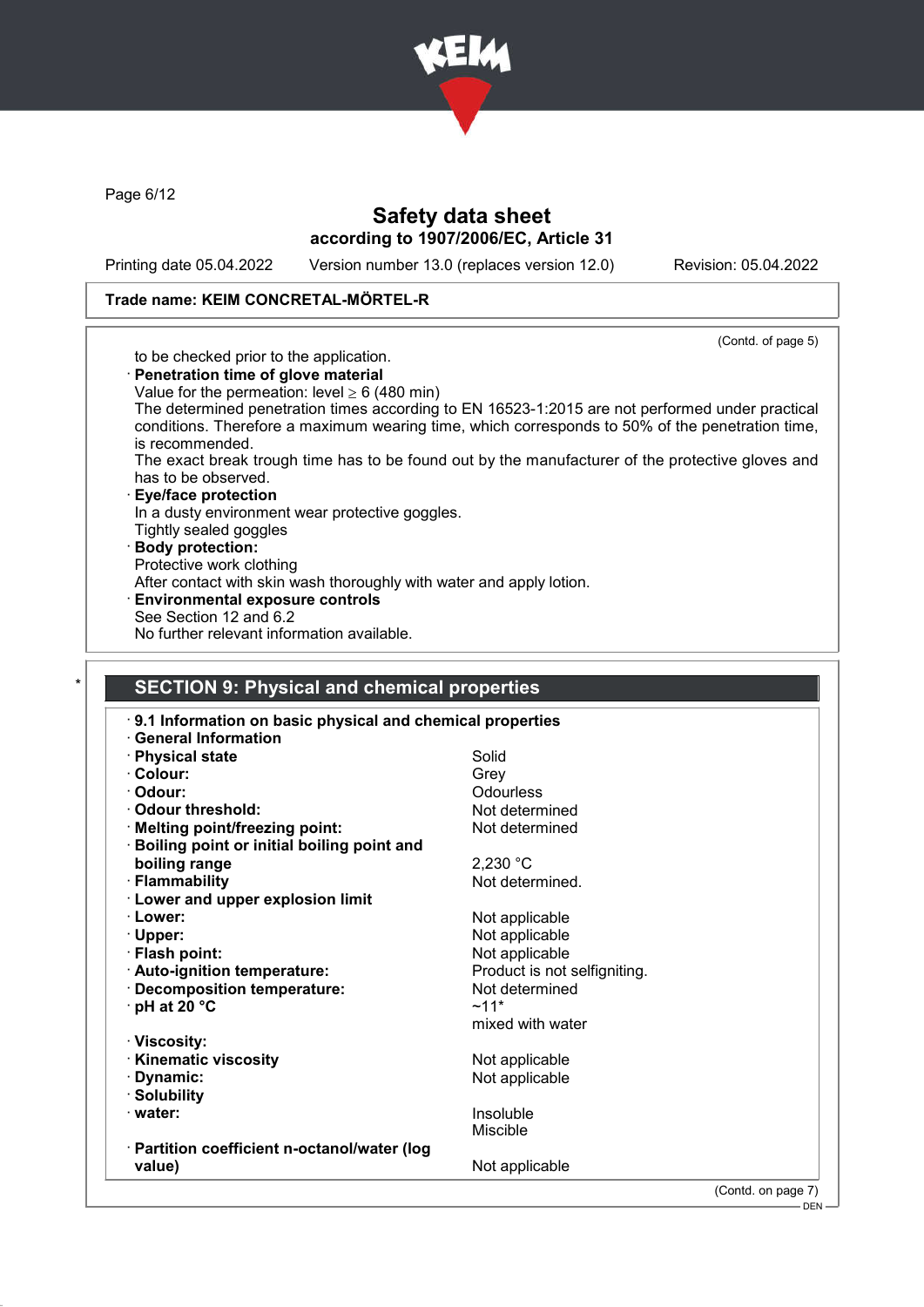

Page 7/12

# Safety data sheet according to 1907/2006/EC, Article 31

Printing date 05.04.2022 Version number 13.0 (replaces version 12.0) Revision: 05.04.2022

### Trade name: KEIM CONCRETAL-MÖRTEL-R

|                                                                                  | (Contd. of page 6)                                                              |
|----------------------------------------------------------------------------------|---------------------------------------------------------------------------------|
| · Vapour pressure:                                                               | Not applicable.                                                                 |
| · Density and/or relative density                                                |                                                                                 |
| · Density at 20 °C:                                                              | $2.7*$ g/cm <sup>3</sup>                                                        |
| · Relative density                                                               | Not determined                                                                  |
| · Vapour density                                                                 | Not applicable.                                                                 |
| · Particle characteristics                                                       | See item 3.                                                                     |
| ⋅ 9.2 Other information                                                          | * The values are for freshly produced material<br>and may change with the time. |
| · Appearance:                                                                    |                                                                                 |
| $\cdot$ Form:                                                                    | Powder                                                                          |
| Important information on protection of health<br>and environment, and on safety. |                                                                                 |
| · Ignition temperature:                                                          | Not determined                                                                  |
| <b>Explosive properties:</b>                                                     | Product does not present an explosion hazard.                                   |
| Change in condition                                                              |                                                                                 |
| · Softening point/range                                                          |                                                                                 |
| Oxidising properties:                                                            | Not applicable                                                                  |
| <b>Evaporation rate</b>                                                          | Not applicable                                                                  |
| Information with regard to physical hazard<br>classes                            |                                                                                 |
|                                                                                  |                                                                                 |
| · Explosives                                                                     | Void                                                                            |
| · Flammable gases                                                                | Void                                                                            |
| · Aerosols                                                                       | Void                                                                            |
| <b>Oxidising gases</b>                                                           | Void                                                                            |
| · Gases under pressure                                                           | Void                                                                            |
| · Flammable liquids                                                              | Void                                                                            |
| · Flammable solids                                                               | Void                                                                            |
| · Self-reactive substances and mixtures                                          | Void                                                                            |
| · Pyrophoric liquids                                                             | Void                                                                            |
| · Pyrophoric solids                                                              | Void                                                                            |
| · Self-heating substances and mixtures                                           | Void                                                                            |
| · Substances and mixtures, which emit                                            | Void                                                                            |
| flammable gases in contact with water                                            | Void                                                                            |
| · Oxidising liquids                                                              | Void                                                                            |
| Oxidising solids                                                                 | Void                                                                            |
| · Organic peroxides<br>Corrosive to metals                                       | Void                                                                            |

# SECTION 10: Stability and reactivity

· 10.1 Reactivity Reacts with water alkaline and hardens.

· 10.2 Chemical stability Stable under normal conditions of storage and use.

(Contd. on page 8) - DEN -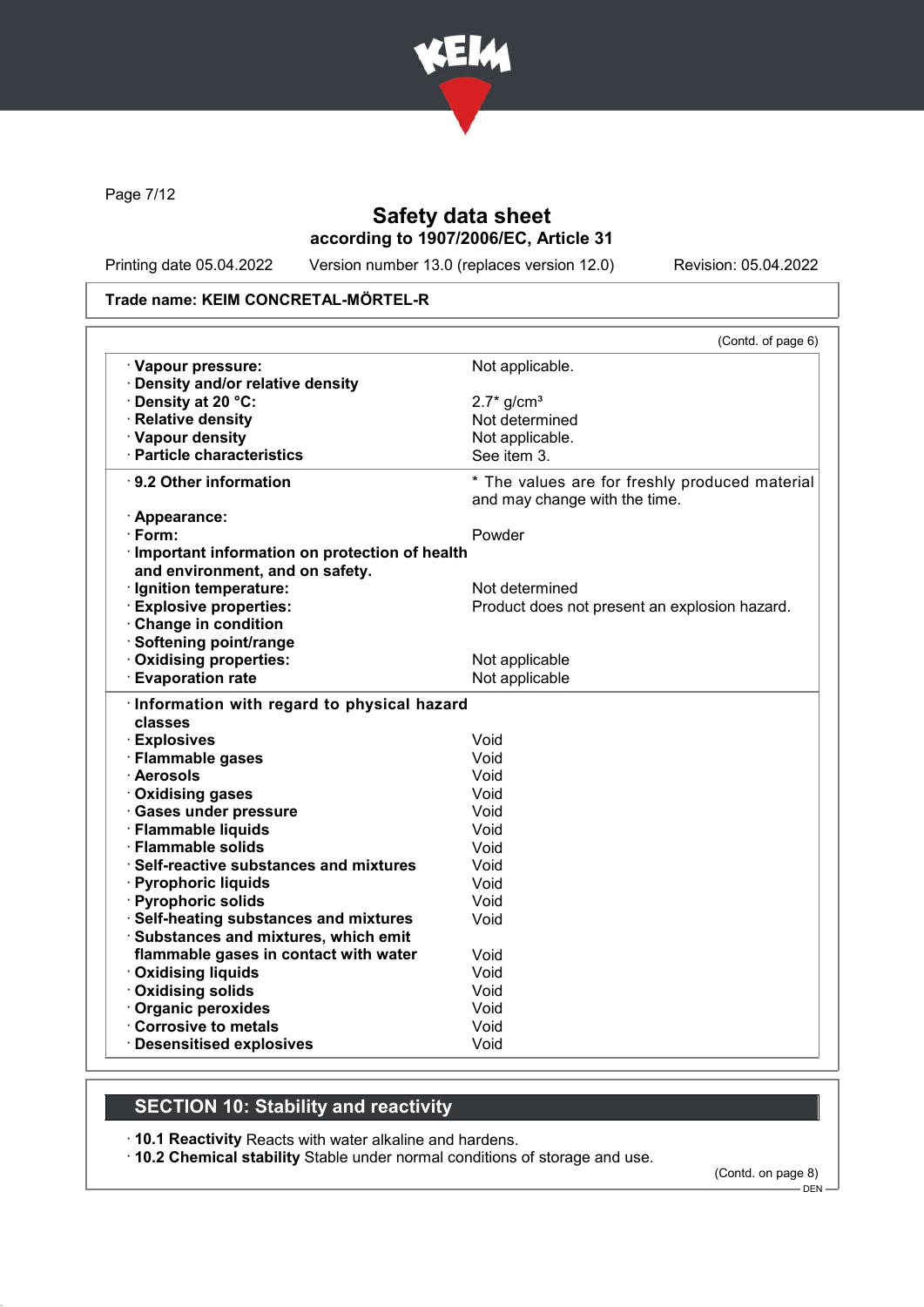

Page 8/12

# Safety data sheet according to 1907/2006/EC, Article 31

Printing date 05.04.2022 Version number 13.0 (replaces version 12.0) Revision: 05.04.2022

(Contd. of page 7)

#### Trade name: KEIM CONCRETAL-MÖRTEL-R

### · Thermal decomposition / conditions to be avoided:

Stable at environment temperature.

No decomposition if used and stored according to specifications.

- · 10.3 Possibility of hazardous reactions No dangerous reactions known.
- · 10.4 Conditions to avoid Humidity
- · 10.5 Incompatible materials: Acids
- · 10.6 Hazardous decomposition products:

No hazardous decomposition products if stored and handled as prescribed.

# **SECTION 11: Toxicological information**

· 11.1 Information on hazard classes as defined in Regulation (EC) No 1272/2008

· Acute toxicity Based on available data, the classification criteria are not met.

### · LD/LC50 values relevant for classification:

#### 65997-15-1 Cement, portland, chemicals

Dermal LD50 >2,000 mg/kg (rabbit)

Inhalative  $|LC50/4 h| > 5$  mg/l (rat)

93685-99-5 Burnt Oil Shale

| Oral               | LD50 | >2,000 mg/kg (rat)             |
|--------------------|------|--------------------------------|
| Inhalative   LOAEL |      | $\vert$ 0.000699 mg/l (worker) |
|                    |      | Long-term value                |

· Skin corrosion/irritation

Causes skin irritation.

#### · Serious eye damage/irritation

Causes serious eye damage.

- · during inhalation: Irritating to respiratory system.
- · during swallowing: Irritant effect possible
- · Respiratory or skin sensitisation

Product is reduced in chromate. Within the indicated storage time sensitization is not expected.

- · Germ cell mutagenicity Based on available data, the classification criteria are not met.
- · Carcinogenicity Based on available data, the classification criteria are not met.
- · Reproductive toxicity Based on available data, the classification criteria are not met.
- · STOT-single exposure

May cause respiratory irritation.

- · STOT-repeated exposure Based on available data, the classification criteria are not met.
- · Aspiration hazard Based on available data, the classification criteria are not met.
- · Other information (about experimental toxicology):
- Experimental analysis are not available.

The product was not tested. The statements on toxicology have been derived from the properties of the individual components.

- · Subacute to chronic toxicity:
- · CMR effects (carcinogenity, mutagenicity and toxicity for reproduction) Not applicable

(Contd. on page 9) - DEN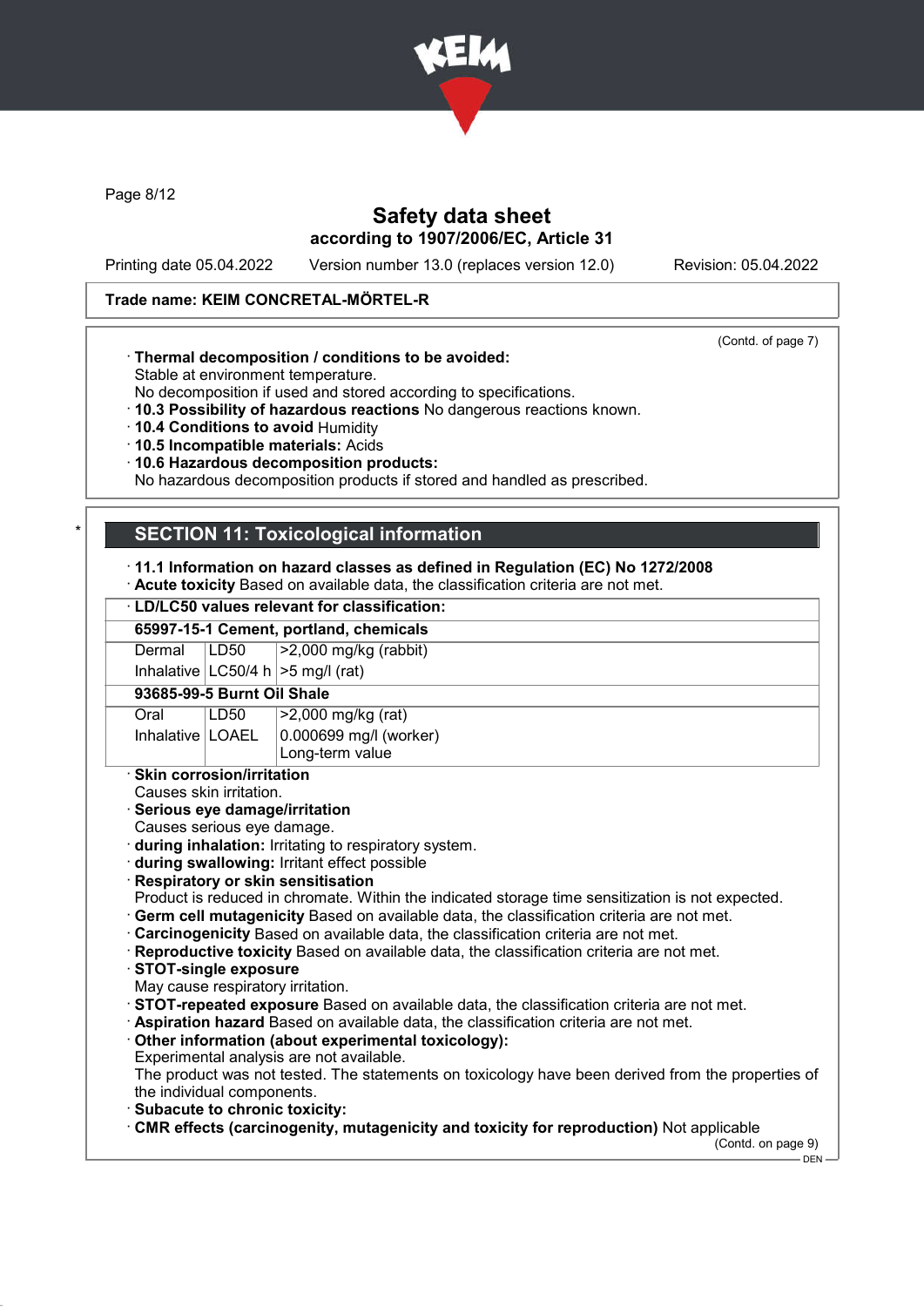

Page 9/12

# Safety data sheet according to 1907/2006/EC, Article 31

Printing date 05.04.2022 Version number 13.0 (replaces version 12.0) Revision: 05.04.2022

(Contd. of page 8)

# Trade name: KEIM CONCRETAL-MÖRTEL-R

#### · 11.2 Information on other hazards

· Endocrine disrupting properties

None of the ingredients is listed.

| $\cdot$ 12.1 Toxicity |                                                                                                                                                                  |
|-----------------------|------------------------------------------------------------------------------------------------------------------------------------------------------------------|
| · Aquatic toxicity:   |                                                                                                                                                                  |
|                       | 93685-99-5 Burnt Oil Shale                                                                                                                                       |
| <b>NOEC</b>           | >100 mg/l (fish)                                                                                                                                                 |
|                       | EC 50/48h $ >100$ mg/l (daphnia)                                                                                                                                 |
|                       | EC 50/72 h 82.7 mg/l (algae)                                                                                                                                     |
|                       | LC 50/96 h $ >100$ mg/l (fish)                                                                                                                                   |
|                       | 69012-64-2 amorphous silica                                                                                                                                      |
| <b>NOEC</b>           | 319 mg/l (daphnia)                                                                                                                                               |
| EC 50/24h             | $\vert$ >1,002 mg/l (daphnia)                                                                                                                                    |
|                       | · vPvB: Not applicable<br>· 12.6 Endocrine disrupting properties                                                                                                 |
|                       | The product does not contain substances with endocrine disrupting properties.<br>12.7 Other adverse effects<br>· Additional ecological information:              |
| · AOX-indication:     | According to our standard of knowledge the product does not contain any organic bounded halogen.<br>The product has no influence on the waste water's AOX-value. |
|                       | According to the formulation contains the following heavy metals and compounds from the<br>EU guideline NO. 2006/11/EC:                                          |
|                       | According to our current data base the product does not consist of any heavy metals or substances<br>of EU-directives 76/464/EWG.                                |
| · General notes:      | At present there are no ecotoxicological assessments.                                                                                                            |

(Contd. on page 10)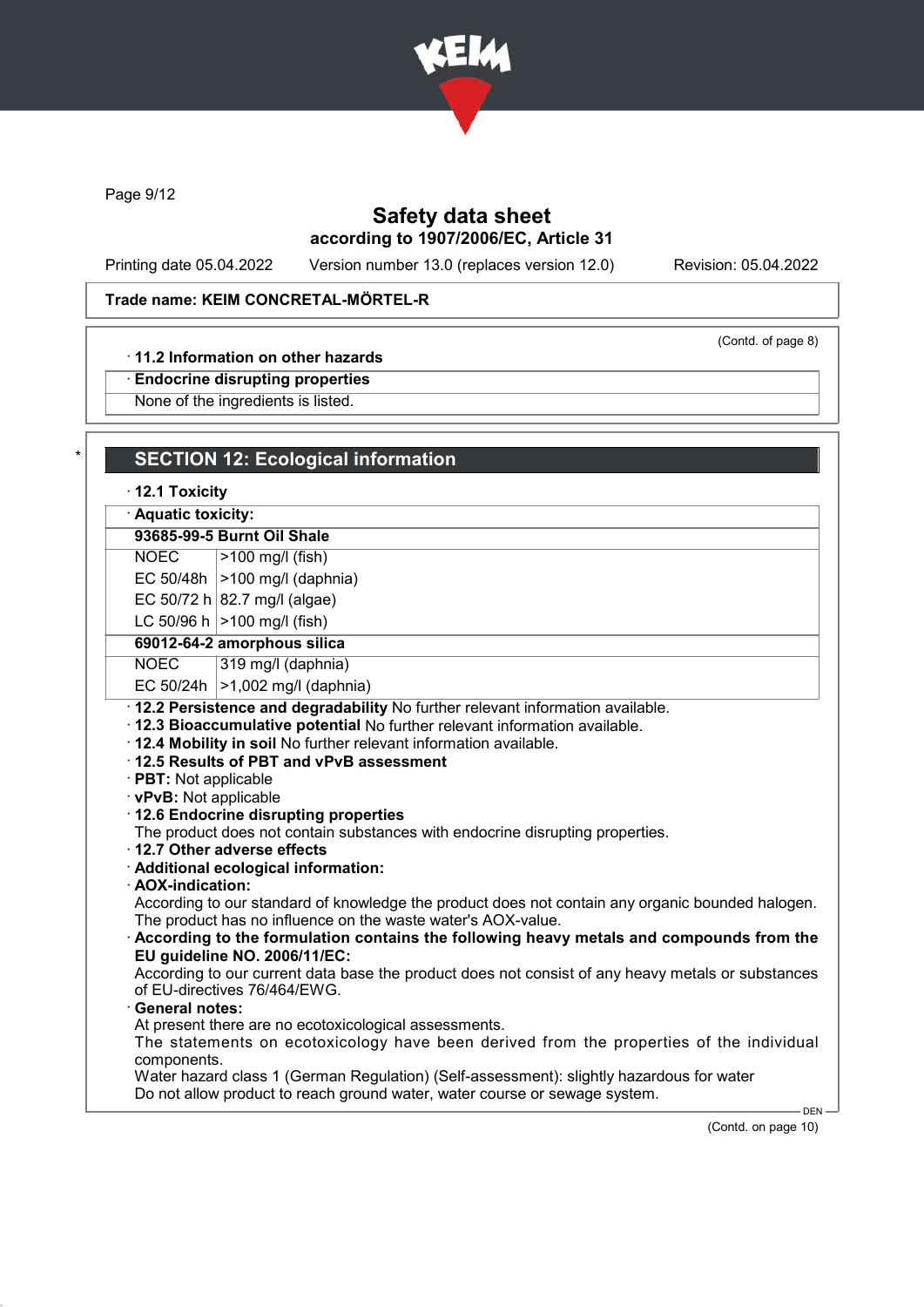

Page 10/12

# Safety data sheet according to 1907/2006/EC, Article 31

Printing date 05.04.2022 Version number 13.0 (replaces version 12.0) Revision: 05.04.2022

#### Trade name: KEIM CONCRETAL-MÖRTEL-R

(Contd. of page 9)

### **SECTION 13: Disposal considerations**

#### · 13.1 Waste treatment methods

#### **Recommendation**

Disposal must be made according to official regulations.

Must not be disposed with household garbage. Do not allow product to reach sewage system. Unused remainders of the product should be regarded as hazardous waste.

Recommendation for non-reusable residues: Mix with water and allow to harden.

Allow wet product and product sludge to harden and do not allow to get into drains or waterways.

### · European waste catalogue

17 01 01 | concrete

#### · Uncleaned packaging:

· Recommendation:

Non contaminated packagings may be recycled.

Disposal must be made according to official regulations.

Recommended cleansing agents: Water, if necessary with cleansing agents.

| <b>SECTION 14: Transport information</b>                               |                                                               |
|------------------------------------------------------------------------|---------------------------------------------------------------|
| 14.1 UN number or ID number<br>· ADR, IMDG, IATA                       | Void                                                          |
| 14.2 UN proper shipping name<br>· ADR, IMDG, IATA                      | Void                                                          |
| 14.3 Transport hazard class(es)                                        |                                                               |
| · ADR, IMDG, IATA<br>· Class                                           | Void                                                          |
| 14.4 Packing group<br>· ADR, IMDG, IATA                                | Void                                                          |
| 14.5 Environmental hazards:<br>· Marine pollutant:                     | <b>No</b>                                                     |
| 14.6 Special precautions for user                                      | Not applicable                                                |
| 14.7 Maritime transport in bulk according to<br><b>IMO instruments</b> | Not applicable                                                |
| · Transport/Additional information:                                    | No dangerous good in sense of these transport<br>regulations. |
| · UN "Model Regulation":                                               | Void                                                          |
|                                                                        | – DEN —                                                       |

(Contd. on page 11)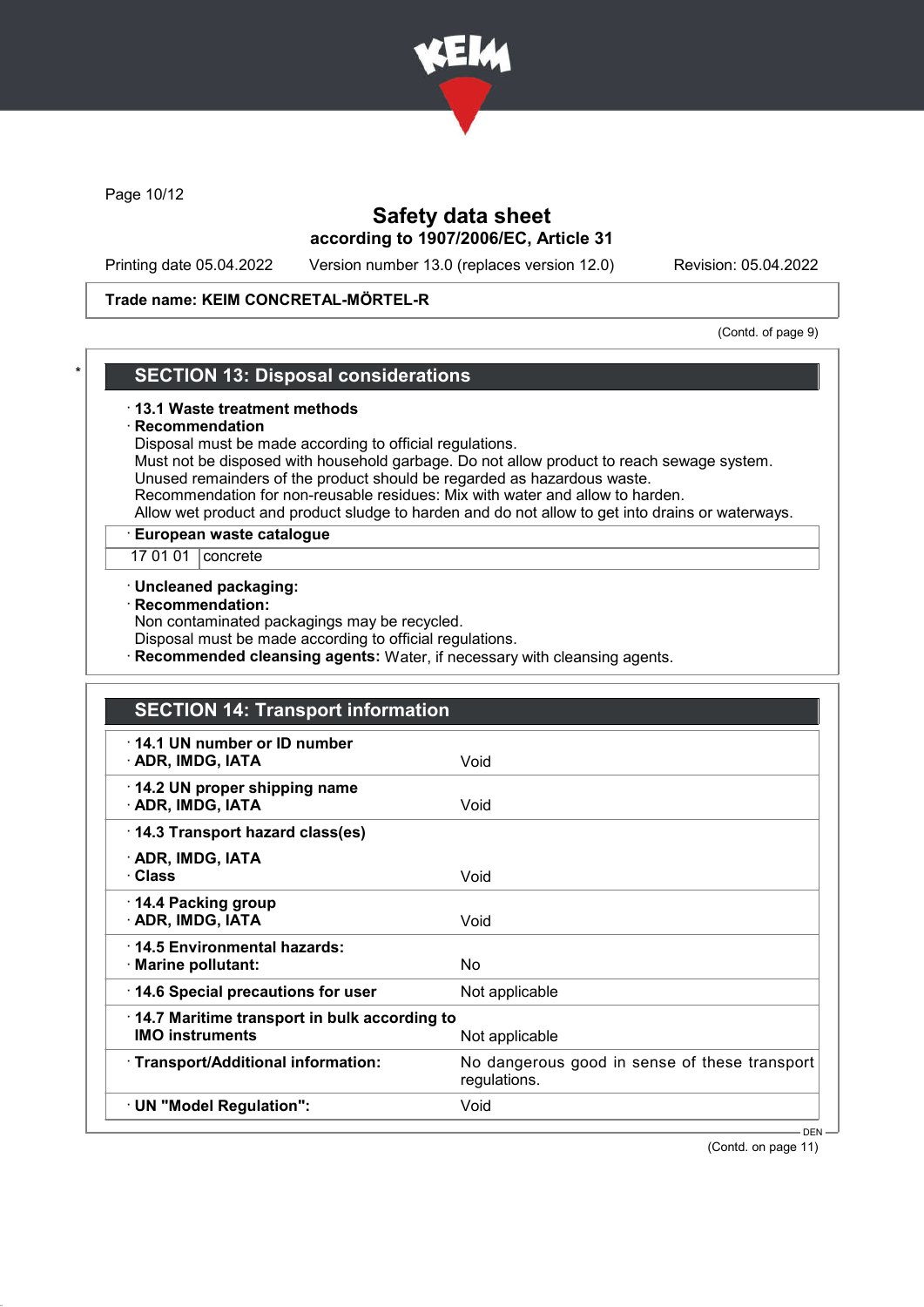

Page 11/12

# Safety data sheet according to 1907/2006/EC, Article 31

Printing date 05.04.2022 Version number 13.0 (replaces version 12.0) Revision: 05.04.2022

#### Trade name: KEIM CONCRETAL-MÖRTEL-R

(Contd. of page 10)

# **SECTION 15: Regulatory information**

- · 15.1 Safety, health and environmental regulations/legislation specific for the substance or mixture
- · Labelling according to Regulation (EC) No 1272/2008 For information on labelling please refer to section 2 of this document.
- · Directive 2012/18/EU
- · Named dangerous substances ANNEX I None of the ingredients is listed.
- · LIST OF SUBSTANCES SUBJECT TO AUTHORISATION (ANNEX XIV)

None of the ingredients is listed.

- DIRECTIVE 2011/65/EU on the restriction of the use of certain hazardous substances in electrical and electronic equipment – Annex II
- None of the ingredients is listed.
- **REGULATION (EU) 2019/1148**
- Annex I RESTRICTED EXPLOSIVES PRECURSORS (Upper limit value for the purpose of licensing under Article 5(3))
- None of the ingredients is listed.
- · Annex II REPORTABLE EXPLOSIVES PRECURSORS

None of the ingredients is listed.

Regulation (EC) No 273/2004 on drug precursors

None of the ingredients is listed.

- Regulation (EC) No 111/2005 laying down rules for the monitoring of trade between the Community and third countries in drug precursors
- None of the ingredients is listed.
- · National regulations:
- · Waterhazard class: Water hazard class 1 (Self-assessment): slightly hazardous for water.
- · Other regulations, limitations and prohibitive regulations
- · Please note:
- TRGS 200 (Germany)
- TRGS 500 (Germany)
- TRGS 510 (Germany)
- TRGS 900 (Germany)
- · Substances of very high concern (SVHC) according to REACH, Article 57 Not applicable
- · Product-Code/Giscode: ZP1
- · 15.2 Chemical safety assessment: A Chemical Safety Assessment has not been carried out.

# SECTION 16: Other information

This information is based on our present knowledge. However, this shall not constitute a guarantee for any specific product features and shall not establish a legally valid contractual relationship.

**Relevant phrases** H315 Causes skin irritation.